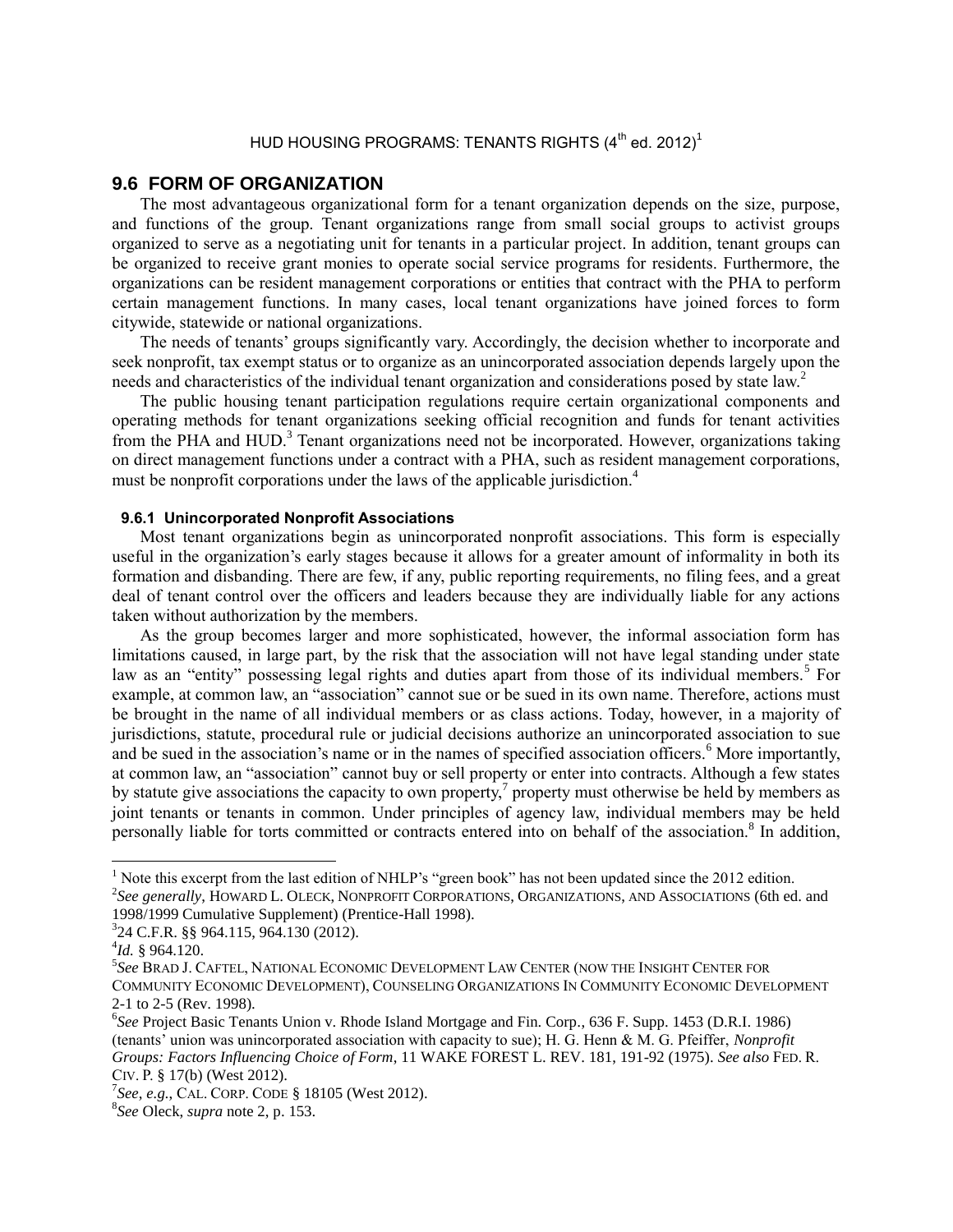and perhaps most significantly, an association ordinarily may not alone qualify for grants from government agencies or private foundations, and may need to partner with an existing nonprofit, tax exempt corporation (often called a "fiscal agent" or "fiscal sponsor").

For a fledgling group with limited purposes and funding, the above limitations of an association probably will not outweigh the advantages. Although the association form allows informality in organization and reorganization, because of the legal uncertainties and funding limitations mentioned above, it is usually crucial that the group has articles of association and bylaws, which serve as the association's private "law."<sup>9</sup> Some groups will combine their articles and bylaws into one document called the "constitution and bylaws" or simply "bylaws." The authority of officers is limited to what is contained in the bylaws and articles of association or expressly or impliedly conferred upon them by the members. Thus, bylaws protect individual members and outline rules for the functioning of the organization.

### **9.6.2 Associations Contracting with Incorporated Groups**

Many government and private foundation grants can be made only to government agencies or nonprofit, tax-exempt corporations. Instead of incorporating, seeking tax exemption, and directly applying for funds, a tenant organization can indirectly receive funding through an existing grant-eligible entity (sometimes called a "fiscal agent"), such as the PHA or an incorporated community group.<sup>10</sup> For example, a PHA or incorporated community group enters into an agreement with a grantor agency or foundation, and the tenant organization enters into an agreement with the PHA/incorporated group to perform some or all of the tasks required by the funding source. This approach, however, is not advisable on a long-term basis or in all situations because of the lack of autonomy of the tenant organization. It does have some advantages, however, for a fledgling group that is not ready to incorporate, apply for tax exemption, apply for funds, and account for their expenditure. In addition, this method may be advisable for a group awaiting confirmation of nonprofit, tax-exempt status.

#### **9.6.3 Nonprofit Corporations**

When a tenant organization begins to engage in more complex activities and starts seeking substantial outside funding, the group may want to incorporate. Many funding sources prefer or require grant recipients to be organized in corporate form. In addition, incorporating offers the advantage of protecting individual members from personal liability for their actions on behalf of the organization.

The major difference between a corporation and an association is that a corporation is treated as an "entity" separate and distinct from its members. A corporation has the capacity to own property and enter into contracts in its own name. Thus, generally, members cannot be held personally liable for corporate actions. Furthermore, the corporation can sue and be sued, and it can usually appear in court only through an attorney. State statutes and a large body of case law govern the operation and organization of corporations.

Disadvantages of the corporate form include the necessity of complying with formalities of public filings, making periodic reports to an appropriate entity (usually the state's Secretary of State and/or Attorney General and perhaps state and federal tax agencies), and the payment of filing fees. Therefore, incorporating and applying for tax-exempt status require more initial and continuing effort than is usually demanded by the "unincorporated association" form. If a tenant group decides to incorporate, then it will need the assistance of an attorney and may request assistance from its local Legal Services program or pro bono counsel. $^{11}$ 

*Formation of a Nonprofit Corporation.* Since the formation of corporations is governed by state law, a tenant organization wishing to incorporate must comply with the unique statutory requirements—for

 $\overline{\phantom{a}}$ 

<sup>9</sup> *See* Henn & Pfeifer, *supra* note [6.](#page-0-1) *See also* HUD Handbook 4381.5 REV-2, *supra* note **Error! Bookmark not defined.**, App. 9, Model By-laws for a resident organization.

<sup>10</sup>*See* 42 U.S.C.A. § 1437z–6 (West 2012).

 $11$ In some cases, in-house counsel for corporations have a pro bono commitment to help nonprofits.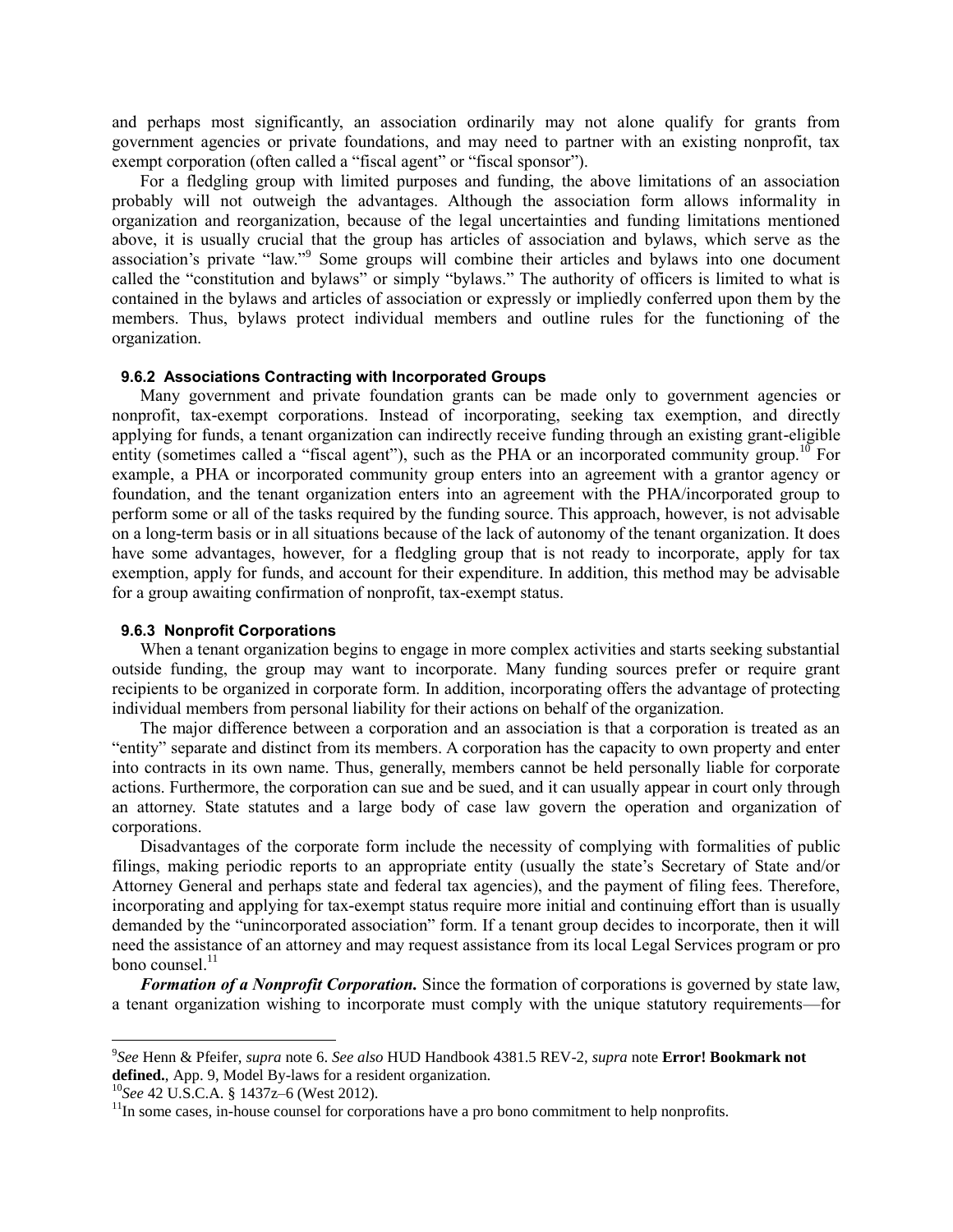example, the form of the articles of incorporation—of the applicable state. To be exempt from state and federal income taxes, certain "boilerplate" clauses must also be included in the articles of incorporation, limiting the activities of the corporation. Bylaws should be tailored to the requirements and internal management needs of the individual tenant organization.<sup>12</sup>

Certain other requirements must generally be met for incorporation. An agent for service of process must be identified and registered to facilitate service of legal process on the corporation. The minutes of the first meeting should be drafted and the first meeting held to adopt the bylaws, elect officers, and take other specified corporate actions.<sup>13</sup>

<span id="page-2-0"></span>In most states, an organization may become incorporated and receive both its federal and state tax exemptions for less than  $$1,000$  in registration and filing fees.<sup>14</sup> Some states require corporations to pay minimum state franchise taxes of several hundred dollars unless tax-exempt status is first obtained. Thus, obtaining tax-exempt status may be immediately crucial to groups considering or planning incorporation.

*Tax-Exempt Status.* A nonprofit corporation organized and operated exclusively for charitable and/or educational purposes may qualify for exemption from federal and state corporate income taxes.<sup>15</sup> The Internal Revenue Service has ruled that under certain circumstances, a tenant organization qualifies for Section  $501(c)(3)$  exemption if it is operated exclusively for "charitable purposes." In general, to be considered as operating for charitable purposes, a tenant organization must serve or benefit a "charitable class" of persons, such as the poor and distressed, and only incidentally benefit others. For example, an IRS ruling for the Massachusetts Tenants Union, a statewide tenant organization, states in pertinent part as follows:

[B]y providing information and technical assistance to local tenant groups in public housing projects regarding the rights and responsibilities of tenants and the effect of existing laws and regulations concerning public housing, and by representing such groups before state and Federal housing authorities, the [statewide tenant] organization is aiding individuals whose income is too low for them to obtain decent, safe, and sanitary housing. Such activities can be expected to result in improved living conditions, fair rental and lease agreements, and more knowledgeable tenants. The cumulative effect of the organization's activities is the relief of the poor and distressed within the meaning of § 501(c)(3)-1(d)(2) of [Treasury Regulations under § 501(c)(3) of the Internal Revenue Code]. Accordingly, it is operated exclusively for charitable purposes and qualifies for exemption from federal income taxes under § 501(c)(3) of the Internal Revenue Code.<sup>16</sup>

A Section  $501(c)(3)$  tax exemption offers significant advantages to a tenant organization wanting to operate its own programs. Certain federal and state grant programs, such as HUD block grant program funds, are available only to tax-exempt organizations. Most private foundations also have similar restrictions. Tax-exempt status will shield the organization from federal and state income taxes, except for income tax on the profits from business activity not related to carrying out the organization's charitable purpose.<sup>17</sup> Moreover, exemptions from other state and local taxes, such as sales tax, may be available, as well as eligibility for reduced bulk-mailing rates from the United States Postal Service.

To qualify for tax-exempt status, however, the tenant organization must comply with certain limitations on its activities. For example, "Section  $501(c)(3)$  organizations" may not support or oppose candidates for elected public office, and are restricted, but not prohibited, in their efforts to influence

 $\overline{\phantom{a}}$ 

<sup>12</sup>*See* Oleck, *supra* not[e 2,](#page-0-0) p. 702.

<sup>&</sup>lt;sup>13</sup>Insight Center for Community Economic Development (formerly known as the National Economic Development Law Center), *Model Incorporation and Tax Exemption Documents for California Non-Profits* (2008) *available at*  http://www. insightcced .org/publications/legalpubs.html.

<sup>&</sup>lt;sup>14</sup>The federal tax exemption filing fee is \$850, except that for organizations with anticipated revenues equal to or less than \$10,000 per year the fee is \$400.

<sup>15</sup>*See* 26 U.S.C.A. § 501(c)(3) (West 2012).

<sup>&</sup>lt;sup>16</sup>Rev. Rul. § 75-283, 1975-2 C.B. 201.

<sup>&</sup>lt;sup>17</sup>See 26 U.S.C.A. § 511 (West 2012).